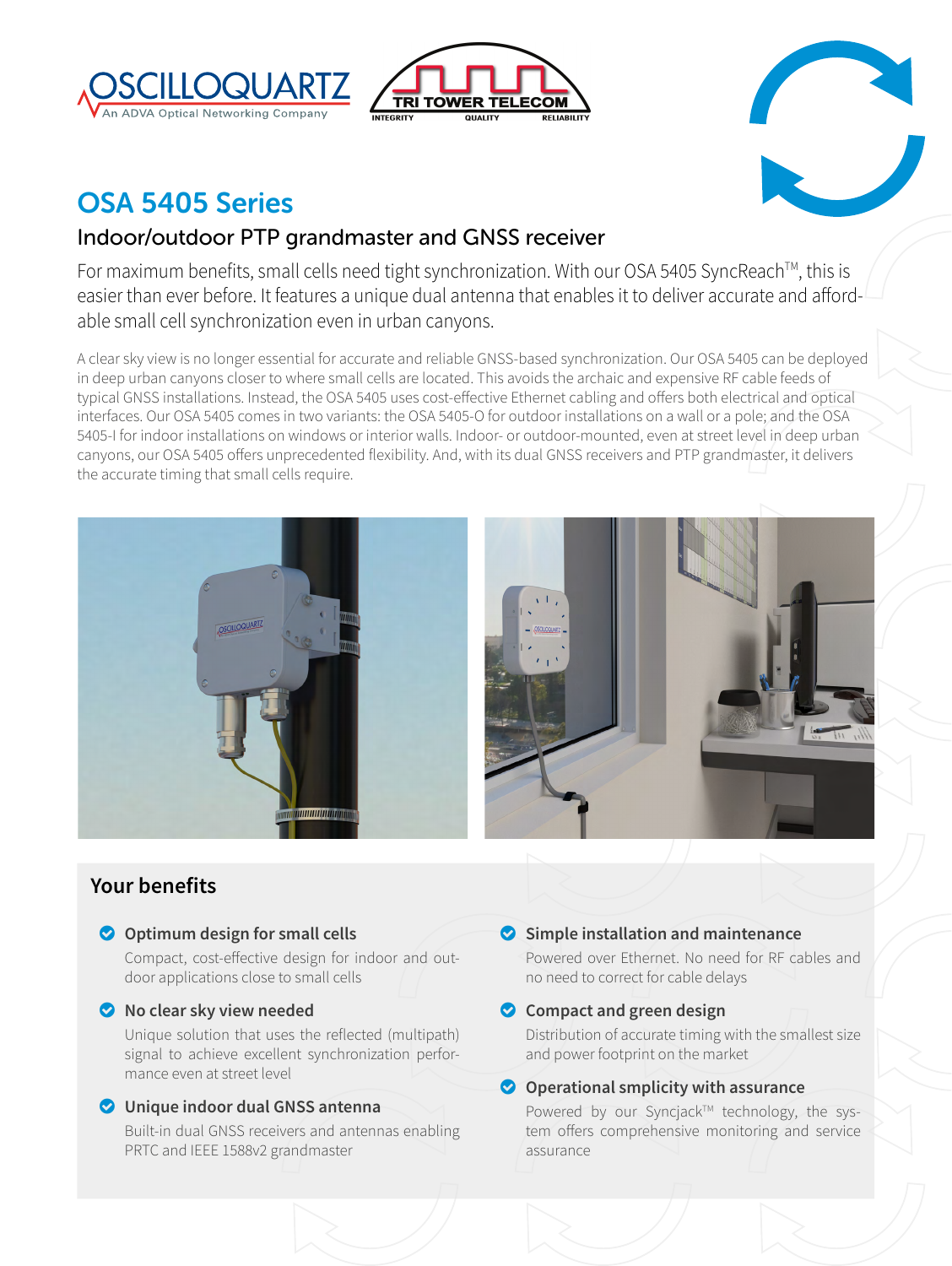# **High-level specifications**



# **Applications in your network**

Small cells and macro cells synchronization

- Unprecedented flexibility in positioning the GNSS antenna: rooftop, street-level and indoor options
- Simplified installation with single Ethernet cable rather than multiple RF feeds
- Highly precise GNSS-sourced synchronization with network-based PTP backup
- Efficient operation with comprehensive Syncjack™ assurance functions



For more information please visit us at www.tritowertelecom.com/adva To request a free consultation call 585-617-5060 or email info@tritowertelecom.com

Product specifications are subject to change without notice or obligation

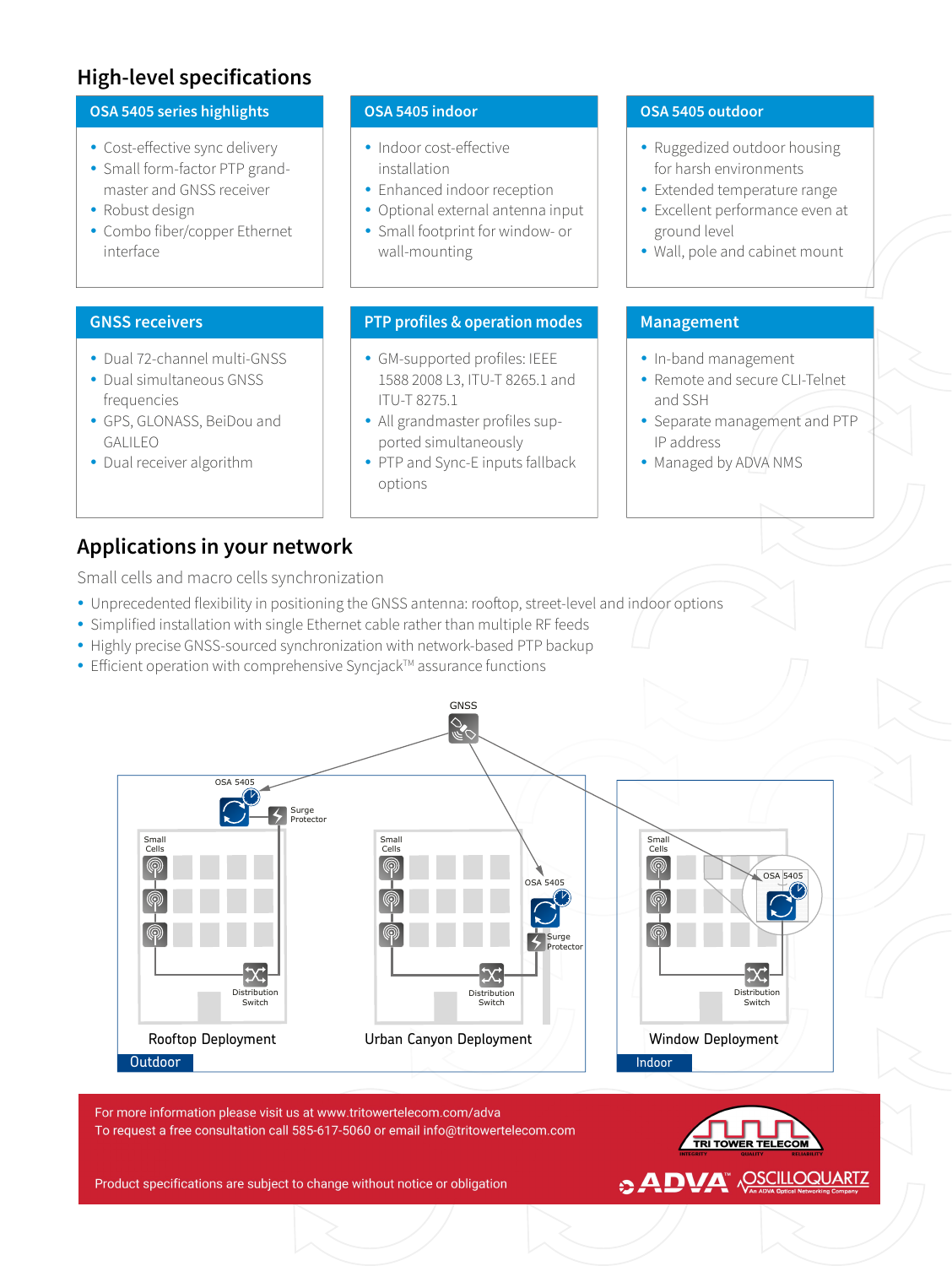# **PTP features**

- Full featured IEEE 1588-2008 PTP grandmaster, boundary and slave clocks
- Assisted partial timing support (APTS) PTP input to backup GNSS outage over network with partial/no timing support
- $\cdot$  1-step clock
- Dedicated or common IP PTP interface
- VLAN (IEEE 802.1Q) or untagged
- Sync-E input to PTP output (frequency) conversion
- Maintain PTP slaves list
- Fixed asymmetry compensation

# **PTP master modes of operation**

- Up to 64 unicast slaves @ 128 pps
- ITU-T G.8265.1 & Telecom2008 frequency delivery profiles
- ITU-T G.8275.2 time/phase delivery profile (APTS & partial timing support)
- ITU-T G.8275.1 time/phase delivery profile (full timing support)
- IEEE1588v2 default PTP profiles over L3 (Annex D)
- PTP enterprise profile (Mixed IP multicast and unicast)
- Designed to support power and broadcast profiles (HW ready)
- Grandmaster simultaneous support for multiple profiles

### **PTP slave modes of operation**

- ITU-T G.8265.1 & Telecom2008 frequency delivery profiles
- ITU-T G.8275.2 time/phase delivery profile (APTS & partial timing support)
- ITU-T G.8275.1 time/phase delivery profile (full timing support)
- IEEE1588v2 default PTP profiles over L3 (Annex D)
- PTP enterprise profile (Mixed IP multicast and unicast)
- Designed to support power and broadcast profiles (HW ready)

### **Ethernet interfaces**

- Hardware-based timestamping
- One combo 1000BaseT (copper) or 1000BaseX (SFP fiber) port
- Fiber port support SM/MM colored/non-colored SFP and single fiber SFP

# **Synchronous Ethernet (Sync-E)**

- Compliant to the relevant sections of ITU-T G.8261/ G.8262/G.8264
- Supported on ingress and egress
- Ethernet synchronization message channel (ESMC)
- Sync-E input for time holdover during GNSS outage

# **Syncjack™ monitoring and assurance tools**

- Clock accuracy for up to two clock probes computing TE, TIE and MTIE of physical clocks
	- − Calculation TE/TIE between physical source and reference signals
	- − Programmable source and reference signals including SyncE, GNSS, PTP recovered clock.
	- − TE/TIE raw data collection and export to server
- Clock analysis for up to two PTP clock probes packet TE/TIE
	- − Calculation of packet TE/TIE between physical reference signal and timestamps within the PTP packets
	- − Programmable reference signals including SyncE and GNSS
	- − TE/TIE raw data collection and export to server

# **GNSS**

- Dual-, independent 72-channel multi-GNSS engines and antennas
- Concurrent GNSS (triple frequency)
- Supports single satellite timing modes
- − Survey fixed location
- − Configurable fixed location
- Navigation mode
- Configurable satellites SNR and elevation masks
- y GPS/QZSS L1 C/A and GLONASS L10F, BeiDou B1
- Supported modes: GPS/ GLONASS/ BeiDou/GALILEO/ GPS+ GLONASS/GPS+ BeiDou/GPS+GALILEO
- HW ready to support (software update required) − SBAS L1 C/A: WAAS, EGNOS, MSAS

### **External antenna(OSA 5405-I)**

• User-configurable antenna cable delay compensation

# • Voltage to antenna +3.3VDC

• Antenna connector SMA-F (50 ohms)

# **1PPS/CLK out (OSA 5405-I)**

- User-configurable output: 1PPS/10MHz/2.048MHz
- SMA-F connector (50 ohms)

# **Internal oscillator**

• OCXO Stratum 3F

### **Indications**

• GNSS operation, general fault indication and network status LEDs